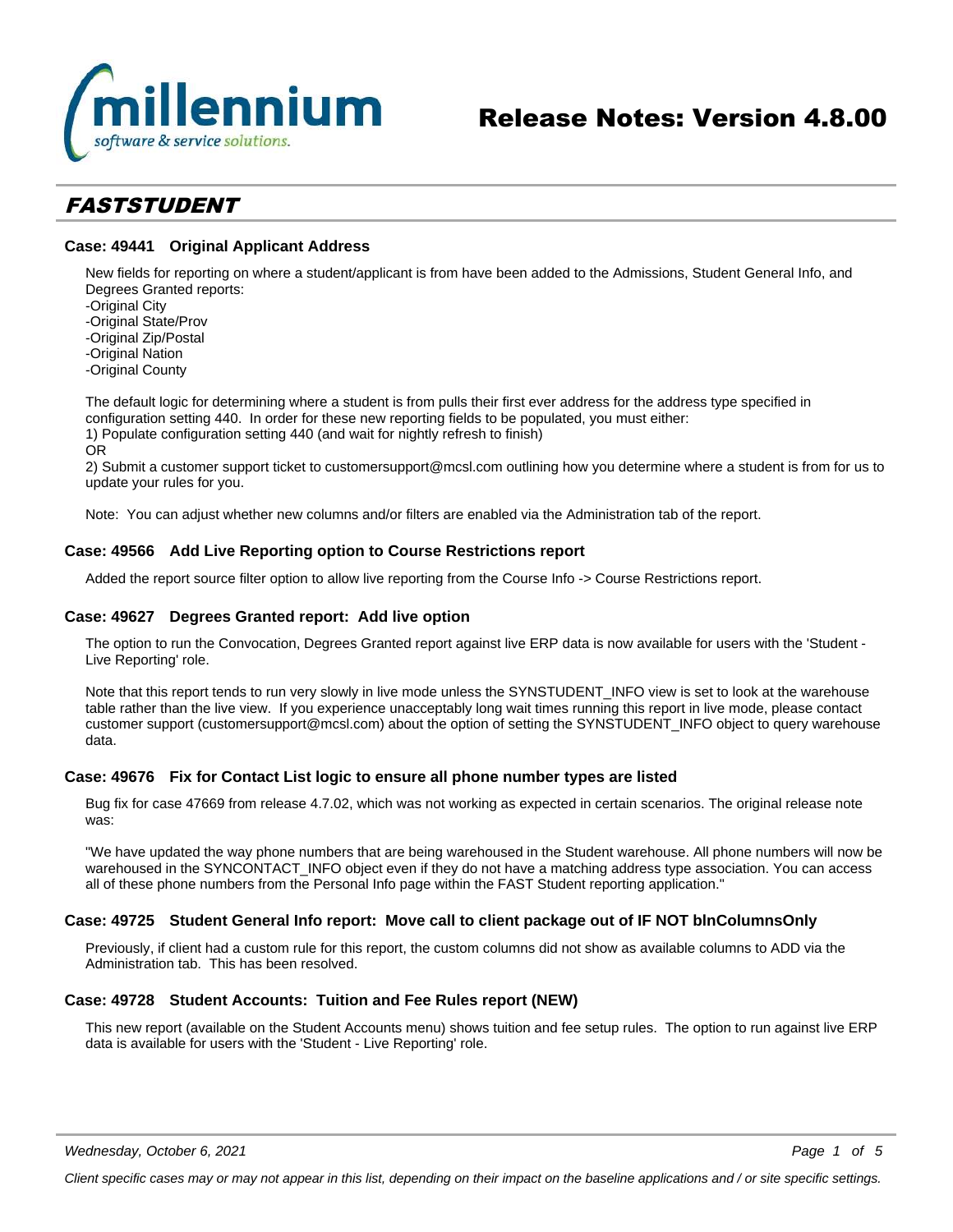

# Release Notes: Version 4.8.00

## **Case: 49738 Course Summary Report: Add Columns**

The following new columns have been added: Tuition Waiv Ind Web Reg Ind Sched Status

You can adjust whether new columns and/or filters are enabled via the Administration tab of the report.

### **Case: 49739 Course Summary Report: Append Attribute filter outside of strSQL if statement**

In rare circumstances in which a client-specific rule exists without a client override on the attribute filter, when an attribute filter was populated, the filter did not actually get applied to the report query. This has been resolved.

### **Case: 49740 Duplicates in Course Summary report if building/room has more than one room type code**

Duplicate issue has been resolved by concatenating all room type codes and descriptions together into existing columns. Room Type filter also updated to work with this new change.

### **Case: 49759 Cross-listed Courses Issue**

Previously, the Cross Listed Courses column on the Course Summary and Enrollment Summary reports showed all cross-listed courses for a course AND unnecessarily listed the main course again as opposed to only showing cross-listed courses.

### **Case: 49764 SYNBUILDING\_ROOM\_LISTING - limit by term code effective**

TERM\_CODE has been added to SYNBUILDING\_ROOM\_LISTING. This change will allow for proper reporting of room status as of the term being requested.

### **Case: 49853 Admissions Attribute filter on Admissions Report**

New filter control added to Admissions report to find applicants with a specific admissions attribute code. You can adjust whether new columns and/or filters are enabled via the Administration tab of the report.

### **Case: 49897 Institutional Definition issue**

When multiple definitions were used in one record, separated by a comma, the SQL generated incorrectly required all definitions to be met rather than only of the listed definitions. This issue has been resolved.

### **Case: 49950 All Registration Records report changes**

Existing Columns altered:

- Grade and Passed columns now pull grade from registration records rather than academic history

New Columns Added:

- Final Grade
- Final Grade Passed
- Student Attribute Descs

You can adjust whether new columns and/or filters are enabled via the Administration tab of the report.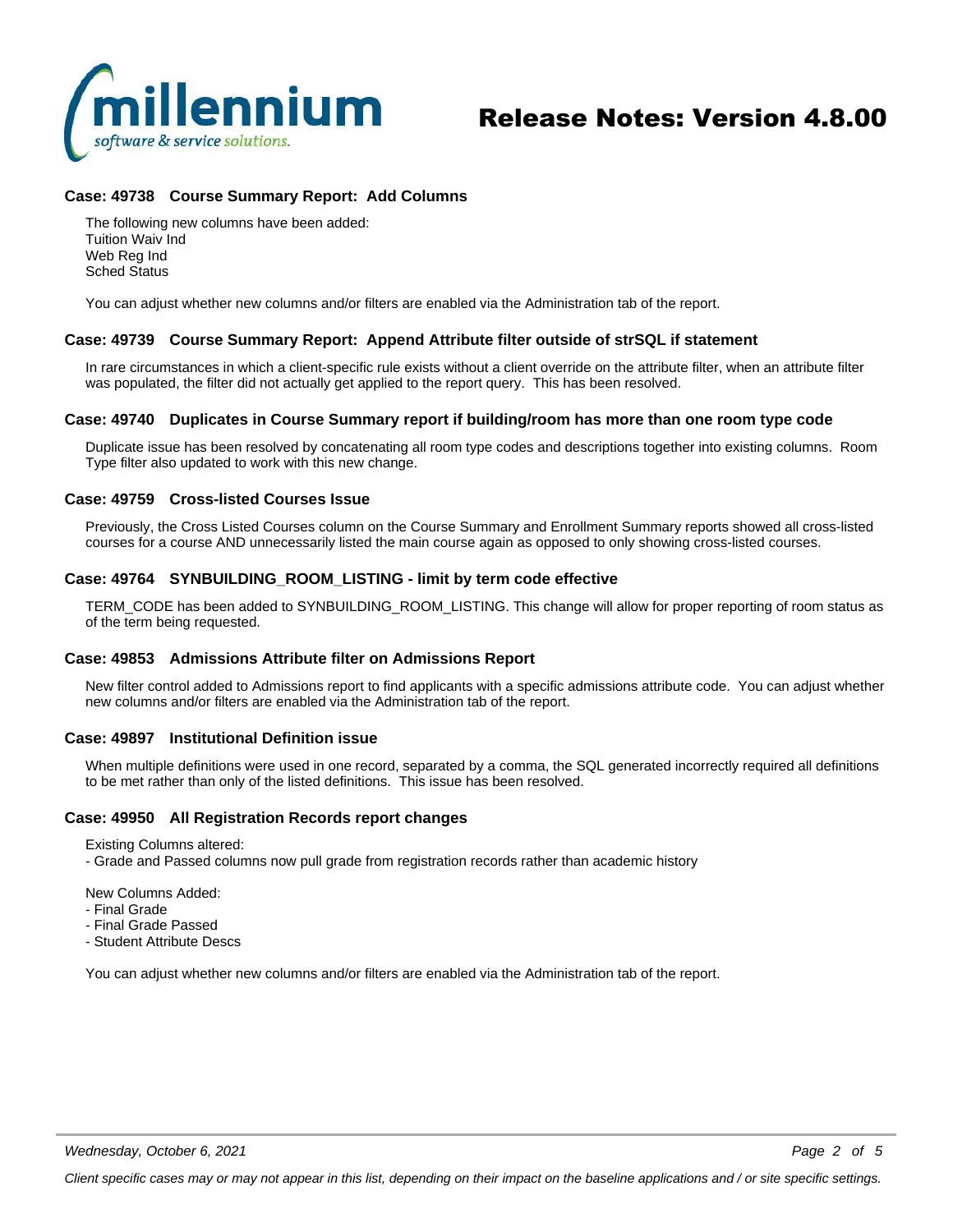

# Release Notes: Version 4.8.00

### **Case: 49981 Add new gender and pronoun fields to FAST Student warehouse**

Two new stage tables added: STAGE\_GTVPPRN STAGE\_GTVGNDR

Two new columns added to STAGE\_SPBPERS: SPBPERS\_GNDR\_CODE SPBPERS\_GNDR\_DESC

Multiple new columns added to SYNID\_TO\_NAME: BIRTH\_DATE, PRIMARY\_LANGUAGE\_CODE, PRIMARY\_LANGUAGE\_DESC, CITIZEN, CITIZEN\_NATION\_CODE, CITIZEN\_NATION\_DESC, ETHNICITY\_CODE, ETHNICITY\_DESC, AGE, GENDER\_NONBINARY\_CODE, GENDER\_NONBINARY\_DESC, PRONOUN\_CODE, PRONOUN\_DESC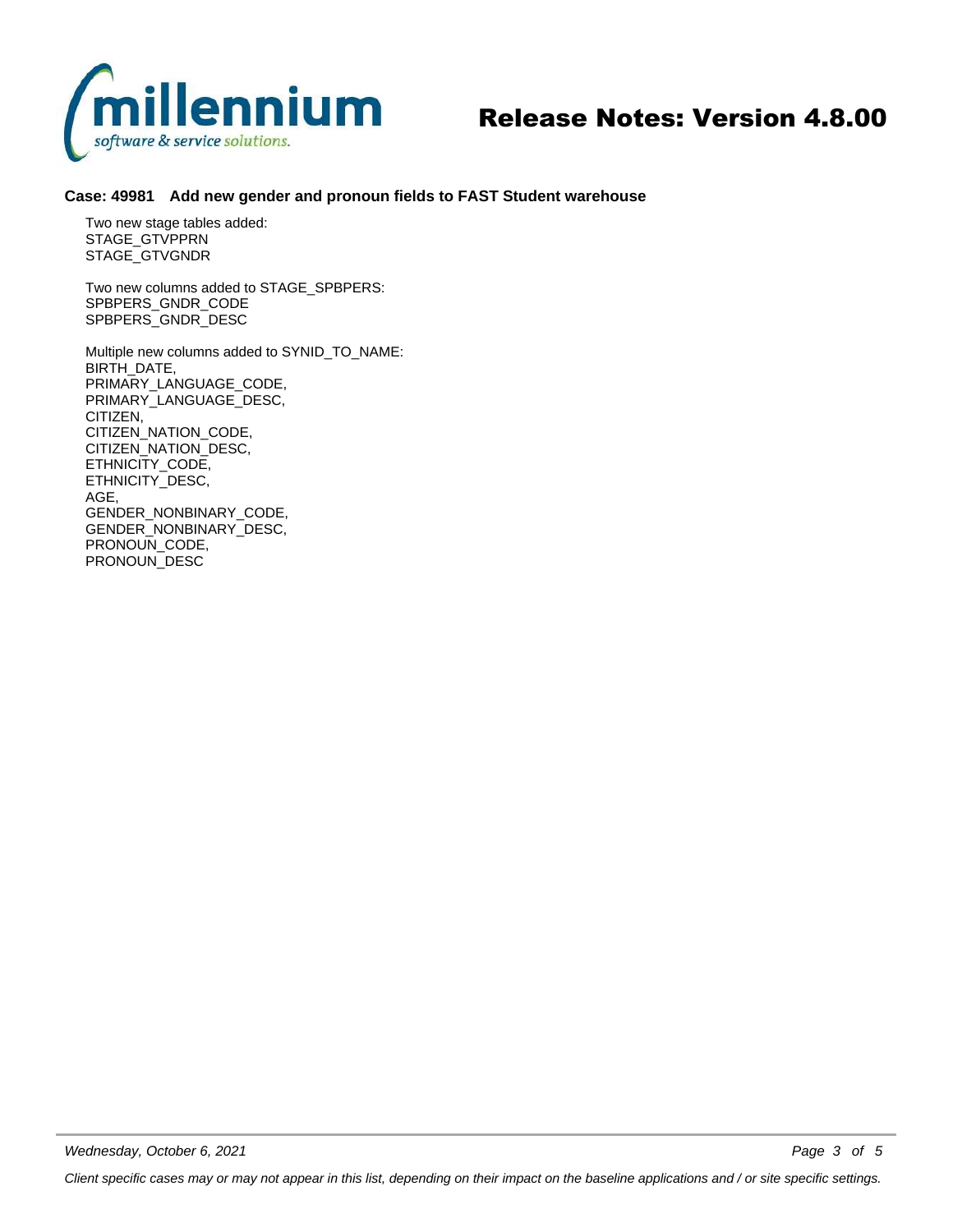

# *Global Changes That Affect All Applications*

### **Case: 41626 Better loading of Pinned Reports when control types change**

In the past, when a Pinned Report loaded, if any filter type was different on the underlying report compared to when the Pinned Report was originally pinned, the system would discard that filter value and warn the user that the filter changed and that the Pinned Report needed to be checked and updated.

We did that because if a filter had been a multi-search but became a single-search for example, it would not be compatible to store multiple values from the original Pinned Report into the new single-select target filter. Or if the data type changed from one type to another (ex. from a date to a number, or from a string to a date, etc.) this would not be compatible either.

We have now refined this process to be more selective. For example if a multi-list filter has changed to a multi-search filter, this will work. If a multi-select filter has only one value saved and the filter has changed to a single-select type, this will work as well.

### **Case: 43104 Ability to create Chart/SetID filter dependencies on Dashboards**

Added the ability to set up Chart/SetID filter dependencies on a Dashboard (ex. to limit GL codes, Fiscal Periods, etc. based on the selected Chart/SetID).

### **Case: 48686 Display error in Query Builder**

In the Query Builder, if an error occurs during query execution, the error message displayed will now have more details to help determine what/where the error is.

# **Case: 49175 Allow users to limit communication center events based on previous communication events**

Added some new options when sending messages from the Communication Center while using a template: Send to [All, New only, Not sent in X days]. This allows users to routinely schedule communication events using a template and only have the messages sent to new recipients who have not yet received a message using this template, or that still match the report criteria after a period of time since the last time they received the message.

### **Case: 49403 Ability to add Dashboard filter dependencies**

Added the ability to set up filter dependencies (i.e. to pass a selected value from one filter control as an input into another filter control) on Dashboards.

### **Case: 49586 Add warning message when editing control type**

When changing a filter control type via the page level administration tab, a warning message will display to explain the risks of doing this to the user.

### **Case: 49602 XLSX export row count limitation**

When exporting to XLSX, if the record count is > 1,048,576 rows, a warning message will be displayed to the user informing them that the results were truncated. A workaround to this limitation is to export to CSV format.

### **Case: 49666 Some settings missing from Filter Admin**

On the Filter Options administration section of the page level administration tab, we have changed the following:

- Moved the "Edit Type" column to far left, and renamed it to "Edit"
- Made the Range column read only (it can be edited only via the Edit popup now)
- Added the additional popup control width field to Edit popup dialog